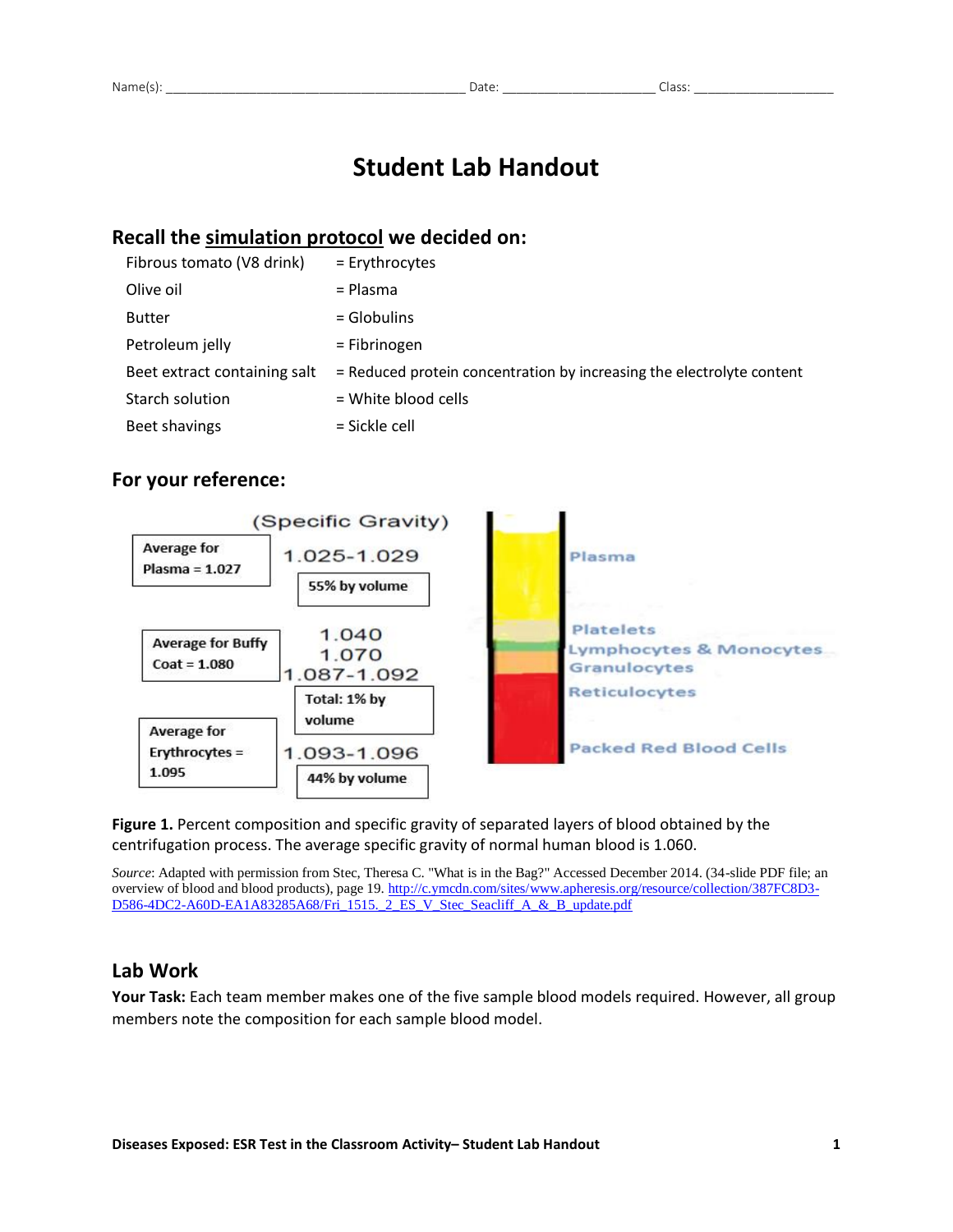#### **Sample Blood Model for Normal Blood**

In a graduated test tube with screw cap, mix 4.5 ml of V8 drink, 5.5 ml of olive oil containing 1% petroleum jelly.

Shake the sample well.

Let it stand for 60 minutes on a flat surface with no vibrations or disturbances nearby.

At the 60<sup>th</sup> minute, note the height in cm of the clear liquid on the top of the sediment.

#### **Sample Blood Model for High ESR-1: Rheumatoid Arthritis**

(Note: This ESR value should be higher than the ESR value for the normal sample blood model.)

In a graduated test tube with screw cap, mix 4.5 ml of V8 drink, 5.0 ml of olive oil containing 1% petroleum jelly and 0.5 ml of olive oil containing 0.5% butter.

Shake the sample well.

Let it stand for 60 minutes on a flat surface with no vibrations or disturbances nearby.

At the  $60<sup>th</sup>$  minute, note the height in cm of the clear liquid on the top of the sediment.

#### **Sample Blood Model for High ESR-2: Anemia**

(Note: This ESR value should be higher than the High ESR-1.)

In a graduated test tube with screw cap, mix 3.0 ml of V8 drink, 6.0 ml of olive oil containing 1% petroleum jelly, and 1.0 ml of olive oil containing 1.0% butter.

Shake the sample well.

Let it stand for 60 minutes on a flat surface with no vibrations or disturbances nearby.

At the  $60<sup>th</sup>$  minute, note the height in cm of the clear liquid on the top of the sediment.

#### **Sample Blood Model for Low ESR – 1: Leukocytosis**

(Note: This ESR value should be lower than the ESR value for the normal sample blood model.)

In a graduated test tube with screw cap, mix 4.0 ml V8 drink, 5.5 ml of olive oil containing 1% petroleum jelly, and 0.5 ml of 5% starch solution.

Shake the sample well.

Let it stand for 60 minutes on a flat surface with no vibrations or disturbances nearby.

At the  $60<sup>th</sup>$  minute, note the height in cm of the clear liquid on the top of the sediment.

#### **Sample Blood Model for Low ESR – 2: Sickle-Cell Anemia**

(Note: This ESR value should be lower than the ESR value for the normal sample blood model.)

In a graduated test tube with screw cap, take 2.0 ml V8 drink, 2.0 ml beet extract; using very small tweezers, add a very small amount of beet shaving, shake well and add 5.5 ml of olive oil containing 1% petroleum jelly.

Shake the sample well.

Let it stand for 60 minutes on a flat surface with no vibrations or disturbances nearby.

At the  $60<sup>th</sup>$  minute, note the height in cm of the clear liquid on the top of the sediment.